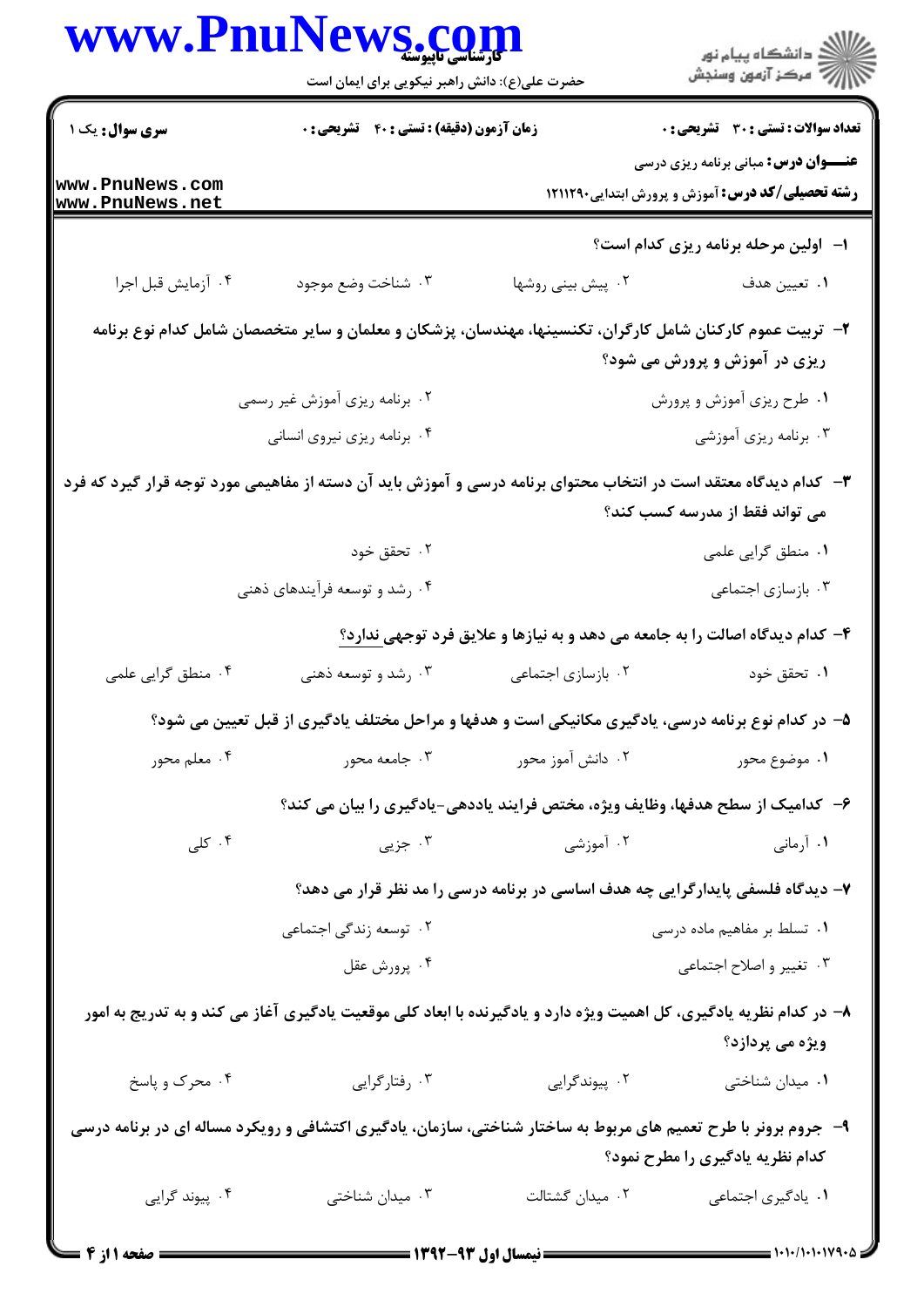|                                    | www.PnuNews.com<br>حضرت علی(ع): دانش راهبر نیکویی برای ایمان است                                         |                                                                                      | ِ<br>∭ دانشڪاه پيام نور<br>∭ مرڪز آزمون وسنڊش                                                           |  |
|------------------------------------|----------------------------------------------------------------------------------------------------------|--------------------------------------------------------------------------------------|---------------------------------------------------------------------------------------------------------|--|
| <b>سری سوال : ۱ یک</b>             | زمان آزمون (دقیقه) : تستی : ۴۰٪ تشریحی : ۰                                                               |                                                                                      | <b>تعداد سوالات : تستی : 30 ٪ تشریحی : 0</b>                                                            |  |
| www.PnuNews.com<br>www.PnuNews.net |                                                                                                          |                                                                                      | <b>عنـــوان درس:</b> مبانی برنامه ریزی درسی<br><b>رشته تحصیلی/کد درس:</b> آموزش و پرورش ابتدایی ۱۲۱۱۲۹۰ |  |
|                                    | ۱۰- نگارنده با مطرح کردن و مورد توجه قرار دادن شیوه یادگیری در هدفهای برنامه درسی بر چه چیزی تاکید دارد؟ |                                                                                      |                                                                                                         |  |
|                                    | ۰۲ فرايند يادگيري                                                                                        |                                                                                      | ۰۱ نتیجه یادگیری                                                                                        |  |
|                                    | ۰۴ محتوا محوری                                                                                           |                                                                                      | ۰۳ یادگیری اطلاعات و مفاهیم متراکم                                                                      |  |
|                                    | ۱۱− کدام نوع از هدفهای آموزشی در تدوین هدفها در استانداردهای رویکرد مقصد-وسیله قرار دارد؟                |                                                                                      |                                                                                                         |  |
| ۰۴ هدفهای غایی                     | ۰۳ هدفهای عینی                                                                                           | ۰۲ هدفهای حل مسئله                                                                   | ۰۱ هدفهای جزیی                                                                                          |  |
|                                    |                                                                                                          | ۱۲- کدام نوع برنامه درسی افراد را طالب روزمرگی و علاقمند به تامین نیازهای آن می کند؟ |                                                                                                         |  |
| ۰۴ حال و آینده نگر                 | ۰۳ آینده نگر                                                                                             | ۰۲ حال نگر                                                                           | ۰۱ گذشته نگر                                                                                            |  |
|                                    | ۱۳- تا نهضت اصلاح برنامه درسی (۱۹۶۰) به کدام موضوع برنامه درسی اهمیت کمتری داده می شد؟                   |                                                                                      |                                                                                                         |  |
| ۰۴ ارزشیابی                        | ۰۳ روش تدریس                                                                                             | ۰۲ محتوا                                                                             | <b>۰۱</b> بیان هدفها                                                                                    |  |
|                                    |                                                                                                          |                                                                                      | <b>۱۴</b> - در شکل سنتی شیوه غالب ارایه محتوا کدام است؟                                                 |  |
|                                    | ۰۲ فعالیتهای خارج از مدرسه                                                                               |                                                                                      | ۰۱ فعالیتهای یادگیری                                                                                    |  |
|                                    | ۰۴ حل مسئله                                                                                              |                                                                                      | ۰۳ به صورت مکتوب                                                                                        |  |
|                                    | ۱۵– آزوبل الگوی تدریس پیش سازمانده خود را بر اساس چه مفهومی از سازماندهی محتوا ارائه نمود؟               |                                                                                      |                                                                                                         |  |
| ۰۴ هدفهای دقیق رفتاری              | ۰۳ جزء به جزء                                                                                            | ۰۲ جزء به کل                                                                         | ۰۱ کل به جزء                                                                                            |  |
|                                    | ۱۶-۔ کدامیک از موارد زیر جزو اصول تعیین و سازماندهی روش تدریس مبتنی بر عملکردهای اجتماعی است؟            |                                                                                      |                                                                                                         |  |
|                                    |                                                                                                          | ۰۱ توجه به تفاوتهای فردی در رشد تواناییها و علایق دانش آموزان                        |                                                                                                         |  |
|                                    |                                                                                                          | ۰۲ تحریک دانش آموزان برای دستیابی به هدفهای ارزشمند تربیتی                           |                                                                                                         |  |
|                                    | ۰۳ فراتر رفتن از آموزش مهارتهای اساسی سه گانه                                                            |                                                                                      |                                                                                                         |  |
|                                    |                                                                                                          | ۰۴ فراهم ساختن فرصت براي تصميم گيري و قبول مسئوليتها                                 |                                                                                                         |  |
|                                    |                                                                                                          | ۱۷- تمامی برنامه ها پس از اجرای آن از چه طریقی مورد ارزشیابی قرار می گیرد؟           |                                                                                                         |  |
| ۰۴ ارزشیابی تکوینی                 | ۰۳ ارزشیابی تراکمی                                                                                       | ۰۲ پیش آزمون                                                                         | ۰۱ سنجش آغازین                                                                                          |  |
|                                    |                                                                                                          | ۱۸− ……………… از ویژگیهای مدل برنامه ریزی تکنیکی است.                                   |                                                                                                         |  |
| ۰۴ فعالیت مداری                    | ۰۳ برنامه درسی باز                                                                                       | ۰۲ اجرا به شیوه خطی                                                                  | ۰۱ اکتشافی بودن                                                                                         |  |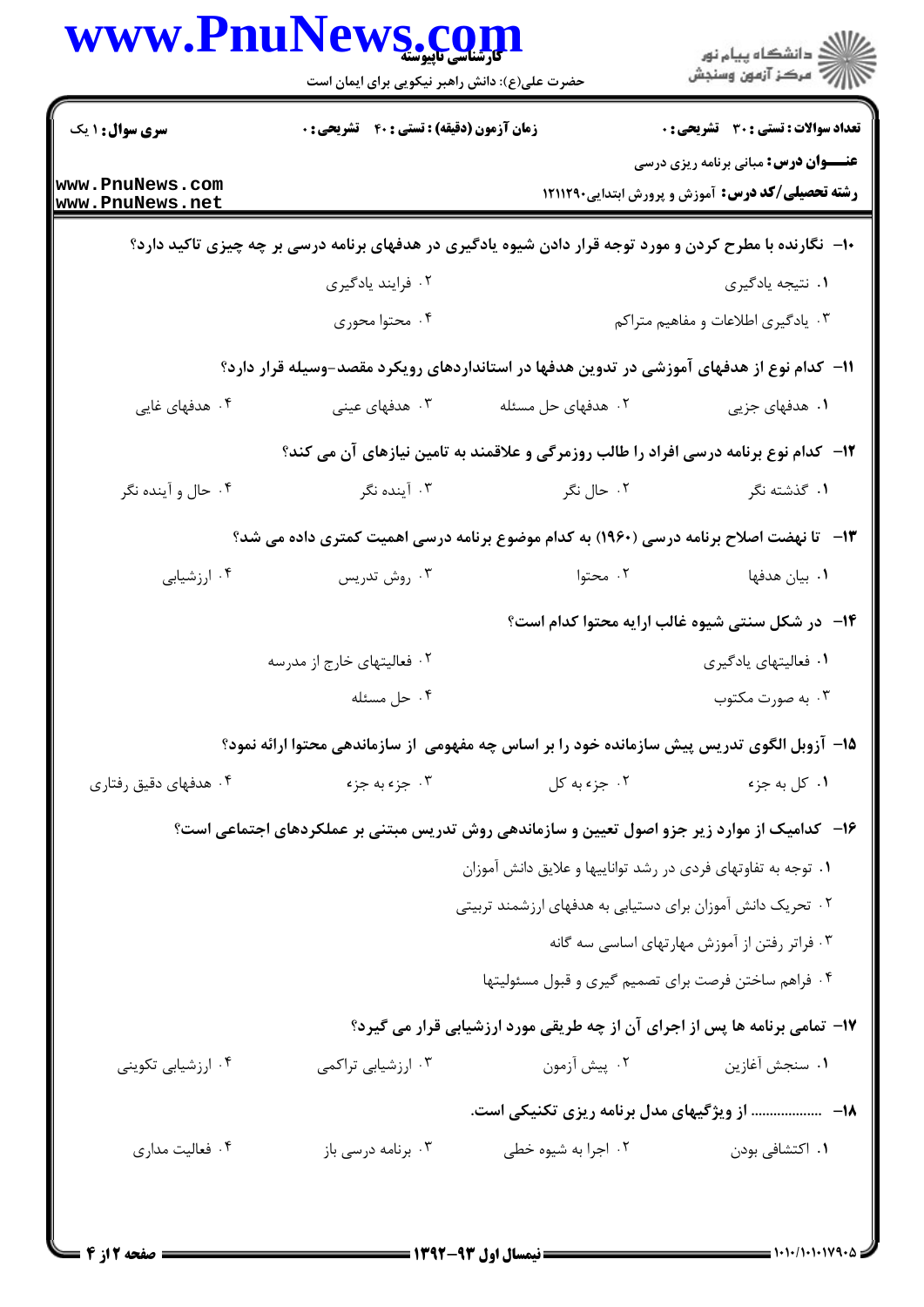| <b>سری سوال : ۱ یک</b><br><b>زمان آزمون (دقیقه) : تستی : ۴۰ ٪ تشریحی : 0</b><br><b>تعداد سوالات : تستی : 30 ٪ تشریحی : 0</b><br><b>عنـــوان درس:</b> مبانی برنامه ریزی درسی<br>www.PnuNews.com<br><b>رشته تحصیلی/کد درس:</b> آموزش و پرورش ابتدایی1۲۱۱۲۹۰<br>www.PnuNews.net<br>۱۹- کدامیک از موارد زیر جزو اصول هدف نویسی بابیت می باشد؟<br>۰۲ به صورت کلی بیان شود.<br>۰۱ با زبان ساده و روزمره نوشته شود.<br>۰۳ هدفها کلی و سطح بالا باشد.<br>۰۴ براساس عمل دانش آموزان نباشد.<br>+۲- در کدام مدل برنامه ریزی درسی پیشنهاد می شود که فعالیت آموزشی باید تا نقطه ای که دانش آموز بتواند بدون کمک<br>دیگران یاد بگیرد تجزیه شود؟<br>۰۴ مدل تبا<br>۰۳ مدل تايلر<br>۰۲ مدل چارترز<br>٠١ مدل بابيت<br><b>۲۱</b> – جهت تدوین هدفهای ویژه، هدفهای کلی از نظر تایلر از کدام صافی باید بگذرد؟<br>۰۴ روانشناسي يادگيري<br>۰۲ فرهنگ جامعه<br>۰۱ نظام حکومتی<br>۰۳ طراح برنامه درسی |  |
|----------------------------------------------------------------------------------------------------------------------------------------------------------------------------------------------------------------------------------------------------------------------------------------------------------------------------------------------------------------------------------------------------------------------------------------------------------------------------------------------------------------------------------------------------------------------------------------------------------------------------------------------------------------------------------------------------------------------------------------------------------------------------------------------------------------------------------------------------------------------------|--|
|                                                                                                                                                                                                                                                                                                                                                                                                                                                                                                                                                                                                                                                                                                                                                                                                                                                                            |  |
|                                                                                                                                                                                                                                                                                                                                                                                                                                                                                                                                                                                                                                                                                                                                                                                                                                                                            |  |
|                                                                                                                                                                                                                                                                                                                                                                                                                                                                                                                                                                                                                                                                                                                                                                                                                                                                            |  |
|                                                                                                                                                                                                                                                                                                                                                                                                                                                                                                                                                                                                                                                                                                                                                                                                                                                                            |  |
|                                                                                                                                                                                                                                                                                                                                                                                                                                                                                                                                                                                                                                                                                                                                                                                                                                                                            |  |
|                                                                                                                                                                                                                                                                                                                                                                                                                                                                                                                                                                                                                                                                                                                                                                                                                                                                            |  |
|                                                                                                                                                                                                                                                                                                                                                                                                                                                                                                                                                                                                                                                                                                                                                                                                                                                                            |  |
|                                                                                                                                                                                                                                                                                                                                                                                                                                                                                                                                                                                                                                                                                                                                                                                                                                                                            |  |
|                                                                                                                                                                                                                                                                                                                                                                                                                                                                                                                                                                                                                                                                                                                                                                                                                                                                            |  |
| ۲۲- درمدلهای غیر تکنیکی و غیر علمی برنامه درسی کدام اصل ارجحیت دارد؟                                                                                                                                                                                                                                                                                                                                                                                                                                                                                                                                                                                                                                                                                                                                                                                                       |  |
| ۰۲ وجود قوانین ثابت در برنامه درسی<br>۰۱ پیروی از منطق علم                                                                                                                                                                                                                                                                                                                                                                                                                                                                                                                                                                                                                                                                                                                                                                                                                 |  |
| ۰۴ توجه به علایق و نیازهای فراگیران<br>۰۳ نگرش و برداشت بزرگسالان از تعلیم و تربیت                                                                                                                                                                                                                                                                                                                                                                                                                                                                                                                                                                                                                                                                                                                                                                                         |  |
| ۲۳- هدف نهایی کمال انسان در نظام تعلیم و تربیت اسلامی کدام است؟                                                                                                                                                                                                                                                                                                                                                                                                                                                                                                                                                                                                                                                                                                                                                                                                            |  |
| ۰۲ قرب الهي<br>٠١. كفايت اقتصادى                                                                                                                                                                                                                                                                                                                                                                                                                                                                                                                                                                                                                                                                                                                                                                                                                                           |  |
| ۰۳ تحولات علمی و فرهنگی<br>۰۴ انسان مطلوب                                                                                                                                                                                                                                                                                                                                                                                                                                                                                                                                                                                                                                                                                                                                                                                                                                  |  |
| ۲۴– شناخت، پرورش و هدایت استعدادهای افراد در جهت اعتلای فرد و جامعه، جزو کدامیک از اهداف کلی آموزش و پرورش<br>جمهوری اسلامی ایران است؟                                                                                                                                                                                                                                                                                                                                                                                                                                                                                                                                                                                                                                                                                                                                     |  |
| ۰۲ اهداف اجتماعی<br>۰۴ اهداف اقتصادی<br>۰۳ اهداف فرهنگی هنری<br>۰۱ اهداف علمی آموزشی                                                                                                                                                                                                                                                                                                                                                                                                                                                                                                                                                                                                                                                                                                                                                                                       |  |
| ۲۵– کدامیک از موارد زیر جزو ویژگیهای مدل تدریس سخنرانی نمی باشد؟                                                                                                                                                                                                                                                                                                                                                                                                                                                                                                                                                                                                                                                                                                                                                                                                           |  |
| ۰۴ خستگی فراگیران<br>۰۳ فعالیت فراگیر<br>۰۲ انعطاف پذیری<br>۰۱ مقرون به صرفه بودن                                                                                                                                                                                                                                                                                                                                                                                                                                                                                                                                                                                                                                                                                                                                                                                          |  |
| ۲۶- نقش معلم در الگوی تدریس پیش سازمان دهنده چیست؟                                                                                                                                                                                                                                                                                                                                                                                                                                                                                                                                                                                                                                                                                                                                                                                                                         |  |
| ٠١ تحليل تكليف<br>۰۲ ارائه مطالب به طريق سخنراني                                                                                                                                                                                                                                                                                                                                                                                                                                                                                                                                                                                                                                                                                                                                                                                                                           |  |
| ۰۳ ساخت موقعیت مسئله<br>۰۴ هدایت فعالیت یادگیری دانش آموزان                                                                                                                                                                                                                                                                                                                                                                                                                                                                                                                                                                                                                                                                                                                                                                                                                |  |
| ۲۷– هماهنگی محتوای کتاب درسی با سایر کتابهای درسی هم پایه جزو کدام ویژگی کتاب درسی در بعد محتوا است؟                                                                                                                                                                                                                                                                                                                                                                                                                                                                                                                                                                                                                                                                                                                                                                       |  |
| ۰۲ محتوا و ارتباط افقی<br>٠١. رابطه محتوا با هدف                                                                                                                                                                                                                                                                                                                                                                                                                                                                                                                                                                                                                                                                                                                                                                                                                           |  |
| ۰۴ محتوا و روشهای یاددهی-یادگیری<br>۰۳ محتوا و ارتباط عمودی                                                                                                                                                                                                                                                                                                                                                                                                                                                                                                                                                                                                                                                                                                                                                                                                                |  |